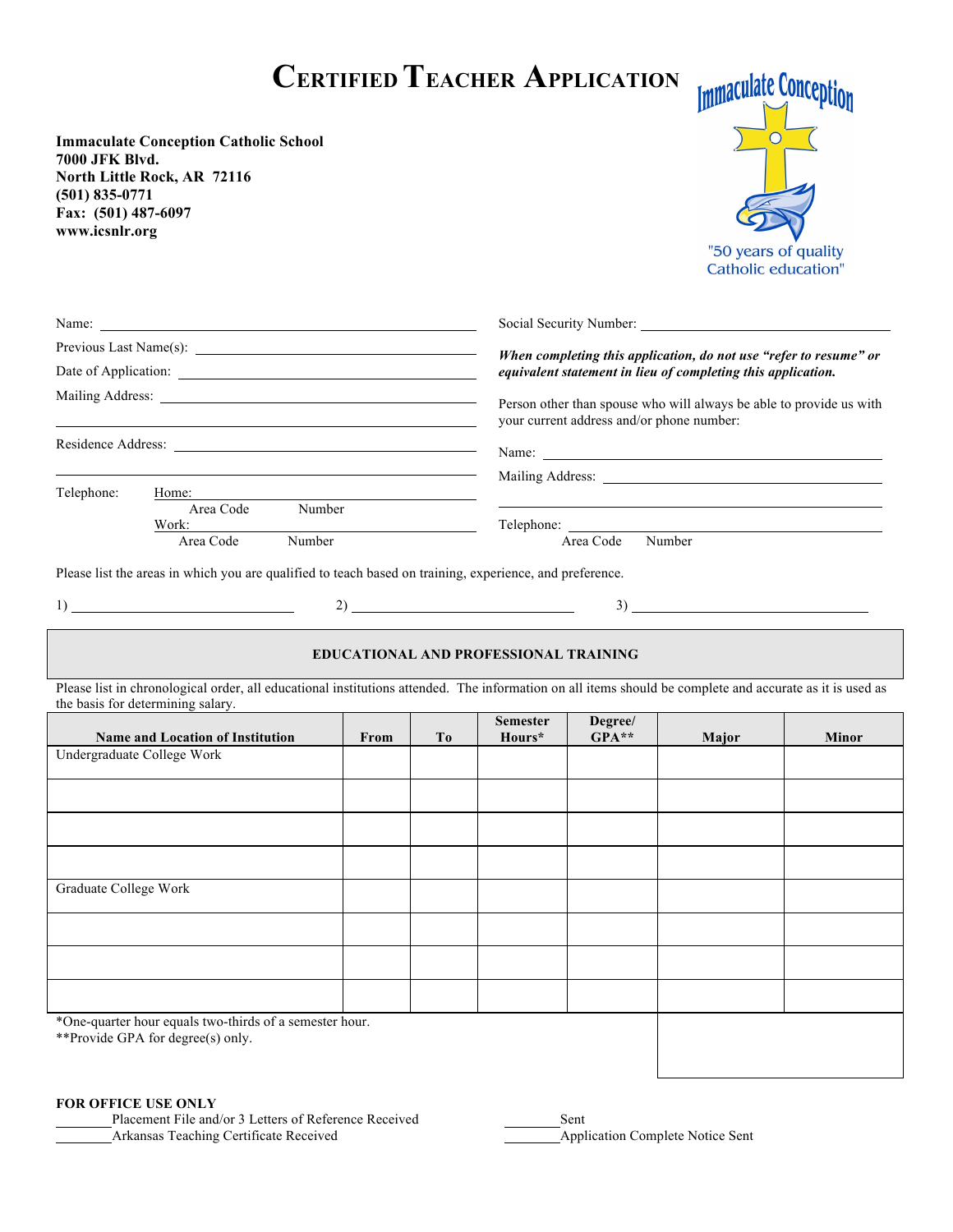#### **TEACHING EXPERIENCE**

| <b>School Year During Which</b>  |                             | <b>Name and Address of School</b> | Length of       | Actual        | Grades Taught/       |              | <b>Type of Teaching</b> |         |
|----------------------------------|-----------------------------|-----------------------------------|-----------------|---------------|----------------------|--------------|-------------------------|---------|
|                                  | <b>Service Was Rendered</b> | City, State, ZIP                  | <b>Sch Term</b> | <b>Days</b>   | <b>Position Held</b> | Full         | Part                    | Sub-    |
| <b>Beginning</b>                 | Ending                      |                                   | (days)          | <b>Served</b> |                      | Time         | Time                    | stitute |
|                                  |                             |                                   |                 |               |                      |              |                         |         |
|                                  |                             |                                   |                 |               |                      |              |                         |         |
|                                  |                             |                                   |                 |               |                      |              |                         |         |
| <b>Principal/Supervisor Name</b> |                             |                                   | Title           |               |                      | Phone        |                         |         |
|                                  |                             |                                   |                 |               |                      |              |                         |         |
|                                  |                             |                                   |                 |               |                      |              |                         |         |
|                                  |                             |                                   |                 |               |                      |              |                         |         |
|                                  |                             |                                   |                 |               |                      |              |                         |         |
| <b>Principal/Supervisor Name</b> |                             |                                   | Title           |               |                      | <b>Phone</b> |                         |         |
|                                  |                             |                                   |                 |               |                      |              |                         |         |
|                                  |                             |                                   |                 |               |                      |              |                         |         |
|                                  |                             |                                   |                 |               |                      |              |                         |         |
| <b>Principal/Supervisor Name</b> |                             |                                   | Title           |               |                      | Phone        |                         |         |
|                                  |                             |                                   |                 |               |                      |              |                         |         |
|                                  |                             |                                   |                 |               |                      |              |                         |         |
|                                  |                             |                                   |                 |               |                      |              |                         |         |
|                                  |                             |                                   |                 |               |                      |              |                         |         |
| <b>Principal/Supervisor Name</b> |                             |                                   | Title           |               |                      | Phone        |                         |         |
|                                  |                             |                                   |                 |               |                      |              |                         |         |
|                                  |                             |                                   |                 |               |                      |              |                         |         |
|                                  |                             |                                   |                 |               |                      |              |                         |         |
| <b>Principal/Supervisor Name</b> |                             |                                   | <b>Title</b>    |               |                      | <b>Phone</b> |                         |         |

#### **STUDENT TEACHING**

| <b>DATES</b>                     | <b>GRADE</b> | <b>SUBJECT</b> | <b>NAME OF</b>             | <b>NAME OF SCHOOL</b>       | <b>HOURS</b>  |
|----------------------------------|--------------|----------------|----------------------------|-----------------------------|---------------|
| From To                          | <b>LEVEL</b> |                | <b>SUPERVISING TEACHER</b> | <b>WHERE STUDENT TAUGHT</b> | <b>EARNED</b> |
|                                  |              |                |                            |                             |               |
|                                  |              |                |                            |                             |               |
|                                  |              |                |                            |                             |               |
| <b>Principal/Supervisor Name</b> |              |                | <b>Title</b>               | <b>Phone</b>                |               |

## **TOTAL YEARS TEACHING EXPERIENCE**

| <b>ELEMENTARY</b> | <b>MIDDLE SCHOOL</b> | <b>HIGH SCHOOL</b> | YTHER |  |  |  |
|-------------------|----------------------|--------------------|-------|--|--|--|
|                   |                      |                    |       |  |  |  |

#### **EXPERIENCE OTHER THAN TEACHING** (In Chronological Order)

*Note: This section is optional and may be completed if you feel experiences other than teaching may be evaluated with the view of enhancing your teaching capabilities.*

|              | <b>INCLUSIVE   TYPE OF WORK OR</b> |                  |                   |
|--------------|------------------------------------|------------------|-------------------|
| <b>DATES</b> | <b>POSITION TYPE</b>               | <b>EMPLOYER</b>  | <b>SUPERVISOR</b> |
|              |                                    | Employer         | Name              |
|              |                                    |                  |                   |
|              |                                    | <b>Address</b>   | <b>Phone</b>      |
|              |                                    | City, State, ZIP |                   |
|              |                                    | Employer         | Name              |
|              |                                    |                  |                   |
|              |                                    | <b>Address</b>   | <b>Phone</b>      |
|              |                                    | City, State, ZIP |                   |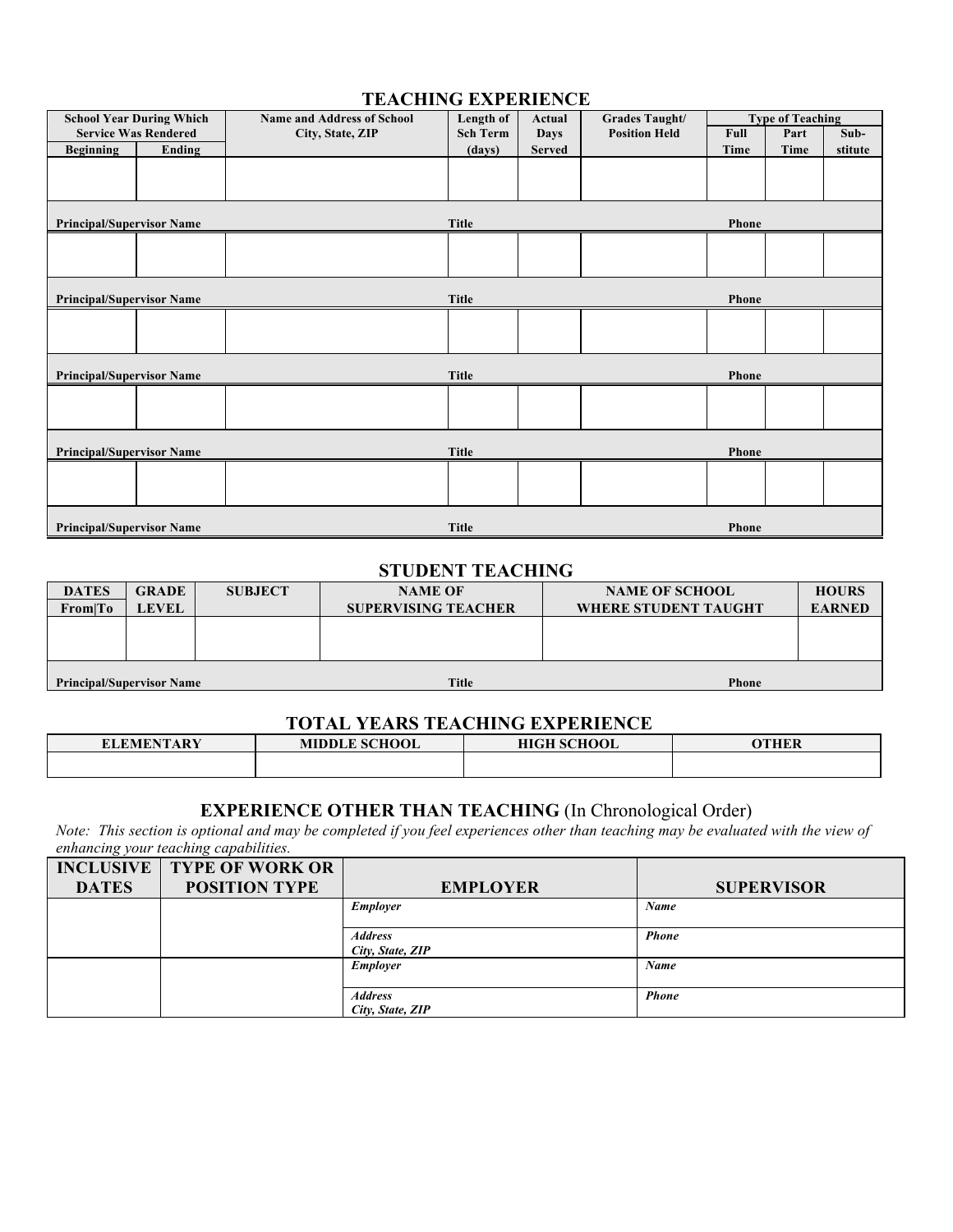| <b>CERTIFICATION</b>                   |              |                        |  |  |
|----------------------------------------|--------------|------------------------|--|--|
| <b>Type of Certificate/Endorsement</b> | <b>State</b> | <b>Expiration Date</b> |  |  |
|                                        |              |                        |  |  |
|                                        |              |                        |  |  |
|                                        |              |                        |  |  |

#### **PROFESSIONAL REFERENCES**

List three references, other than relatives, who have knowledge of your work experience and abilities. At least one should be a previous principal, supervisor, or host teacher.

| Name/Title | Address/City/Zip | Phone |
|------------|------------------|-------|
|            |                  |       |
| Name/Title | Address/City/Zip | Phone |
|            |                  |       |
| Name/Title | Address/City/Zip | Phone |
|            |                  |       |

## **IF YOU DO NOT HOLD ARKANSAS CERTIFICATION, PLEASE CONTACT:**

Arkansas Department of Education – Certification Unit 4 Capitol Mall Little Rock, AR 72201 (501)682-4475

Have you been convicted of a misdemeanor within the past five years? Yes \_\_\_\_\_\_\_\_ Yes \_\_\_\_\_\_\_\_ No If yes, describe in full:

Have you ever been convicted of, or received a suspended imposition of sentence for, a felony/misdemeanor? Yes No

If yes, describe in full, and list the city and state in which convicted:

**I HEREBY CERTIFY** that all information made on or in connection with this application is true and complete to the best of my knowledge and belief and that I have not knowingly withheld any fact or circumstance. I understand that any misrepresentation or concealment of material fact will be sufficient grounds for rejection of my application or my removal from employment. An inquiry may be made to include confirmation and information as to my character, general reputation, personal characteristics, previous employers, educational background, current and previous residence locations for the past five years, military service and conviction records. **I have never been involuntarily released from any position, nor have I been asked to resign for any reason.** I have not committed any criminal act of child abuse or molestation or any sexual abuse of a minor; any act involving the illegal use or abuse of a controlled substance; any criminal act involving the use or abuse of alcohol; or any other crime of immorality (which means any act involving a crime of moral turpitude under the Laws of the State of Arkansas). If I have been involved in any of the situations listed above, I have attached to this application a description of the events and an explanation why I believe such situation should not adversely affect my application for employment. I authorize my present and previous employers and listed references to release to Immaculate Conception School any information they may have regarding my character, background, or my employment record I understand that employment with Immaculate Conception School requires the approval of the Principal and Pastor.

*Sign your name as you would like it to appear on our records. Date*

Immaculate Conception Catholic School IS AN EQUAL OPPORTUNITY EMPLOYER The SCHOOL does not discriminate against any person on the basis of race, religion, color, national origin, age, disability, or sex

REVIEW YOUR APPLICATION FOR COMPLETENESS AND ACCURACY.